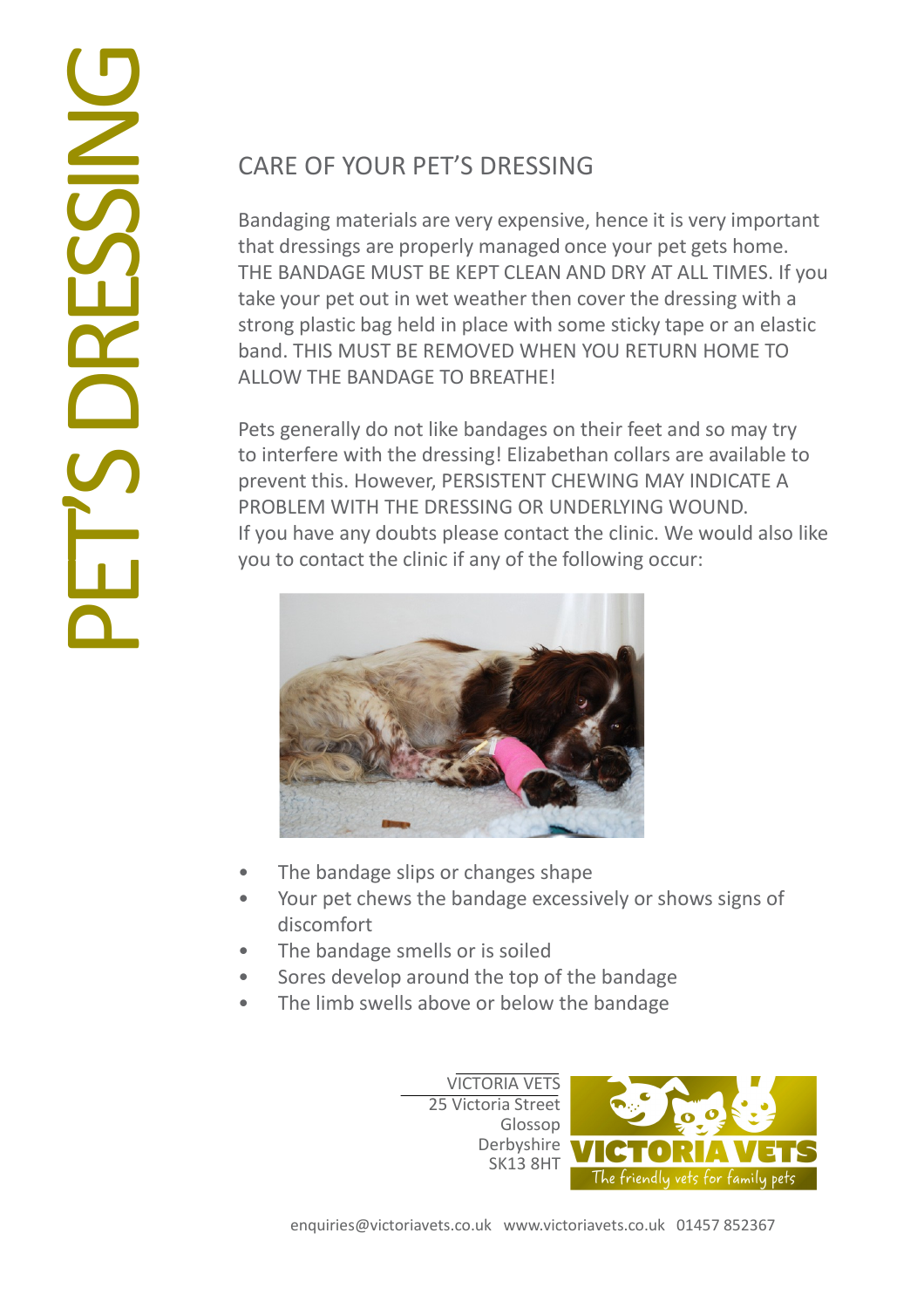• Your pet becomes depressed, feverish or loses appetite

If your pet's toes have been left out of the bandage for monitoring these should be felt 3-4 times a day and they should feel warm.

Our staff are always here for you if you have any questions or concerns about your pet(s), so please do not hesitate to drop into our surgery, give us a call on 01457 852367 or e-mail enquiries@ victoriavets.co.uk, and we'll always do our best to help.